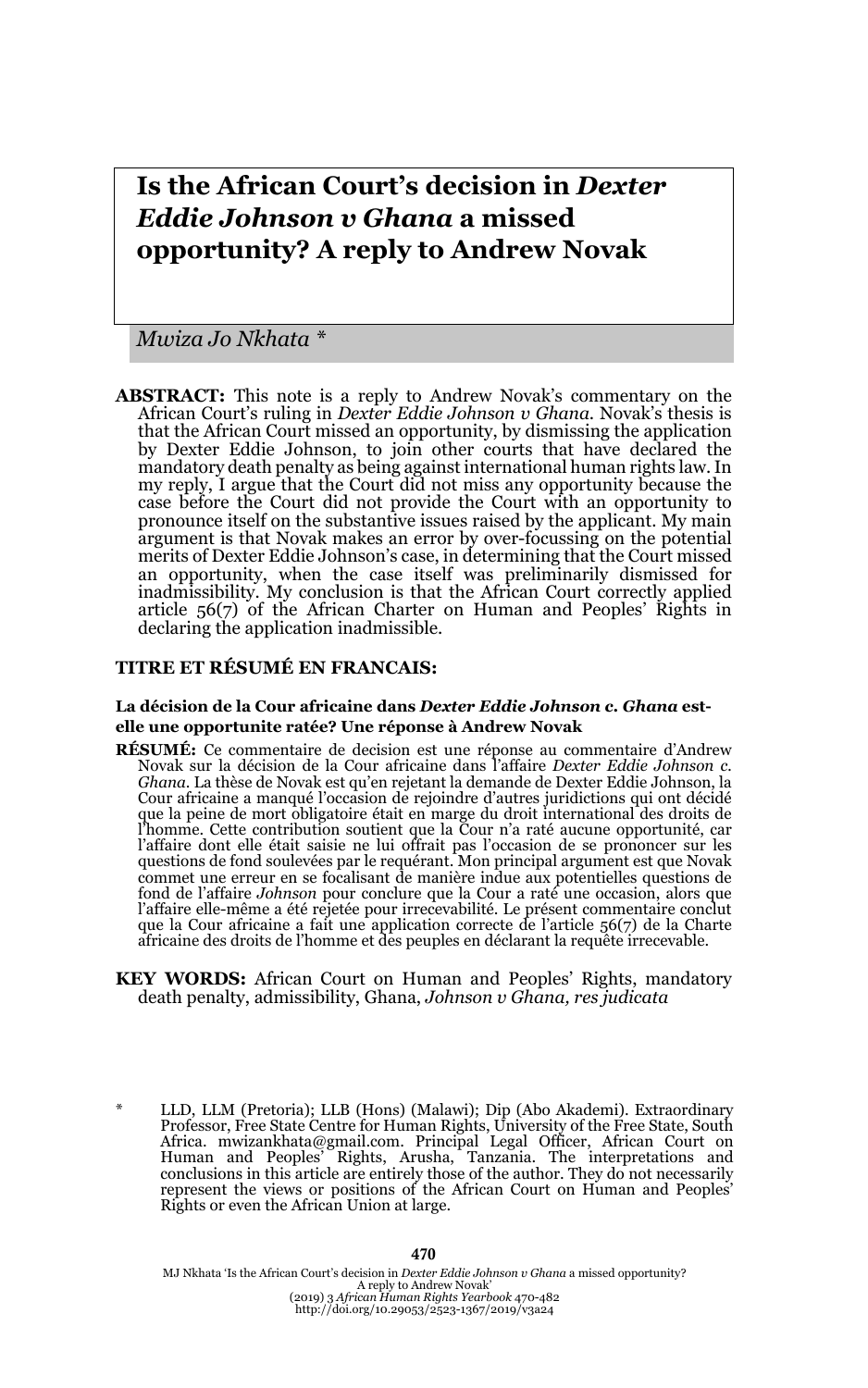#### **CONTENT:** 1 Introduction ................................................................................................. 471 2 The Court's decision in *Johnson v Ghana* and its context..........................472 3 A summary of Andrew Novak's argument.................................................. 473 4 For everything there is a season: in defence of the Court's ruling............. 473 4.1 A case is defined by the parties' pleadings ...................................................474 4.2 The choir, the chorus and the alleged missed opportunity.............................475 4.3 The allegation of continuing violations and article 56(7) of the Charter ..........476 4.4 The Court and the precedent in *Gombert v Côte d'Ivoire* ..............................478 4.5 The proliferation of international dispute resolution mechanisms and *res judicata* .................................................................................................479 5 Conclusion....................................................................................................482

### **1 INTRODUCTION**

In 'A missed opportunity on the mandatory death penalty: a commentary on *Dexter Eddie Johnson v Ghana* at the African Court on Human and Peoples' Rights',<sup>1</sup> Andrew Novak argues that the decision of the African Court on Human and Peoples' Rights (African Court or Court) represents a missed opportunity for the Court. In his view, the African Court, by finding the case inadmissible, refused to 'join a growing global consensus that mandatory capital punishment is a human rights violation'. According to Novak, instead of declaring the case inadmissible under article  $56(7)$  of the African Charter on Human and Peoples' Rights (African Charter), the Court should have 'ruled that Ghana's continuing failure to commute Johnson's death sentence or implement the views of the UN Human Rights Committee (HRC or Committee), was a separate violation of the African Charter and was not precluded by article 56(7).'

In this brief note, I attempt to respond to Novak's arguments. My position is that, regrettable though the decision of the Court may seem to people like Novak, especially considering that the Court has yet to pronounce itself on the death penalty under the African Charter, it is erroneous to categorise the Court's decision as a 'missed opportunity.' As I will demonstrate later, I contend that Novak's major mistake, in labelling the decision as a missed opportunity, stems from him inferring conclusions from the possible merits of Johnson's case and imputing those conclusions to a determination on admissibility.

In terms of presentation, the section following from this introduction summarises the Court's decision in *Dexter Eddie Johnson v Ghana (Johnson v Ghana)*. <sup>2</sup> Thereafter, a quick summary of Novak's argument is presented. The section following thereafter attempts to highlight why the Court's decision cannot be classified as a missed opportunity. The conclusion is the last part of the note.

<sup>1</sup> In this volume of the *African Human Rights Yearbook* at 456-469.

<sup>2</sup> Application 16/2017, Ruling (Admissibility), 28 March 2017.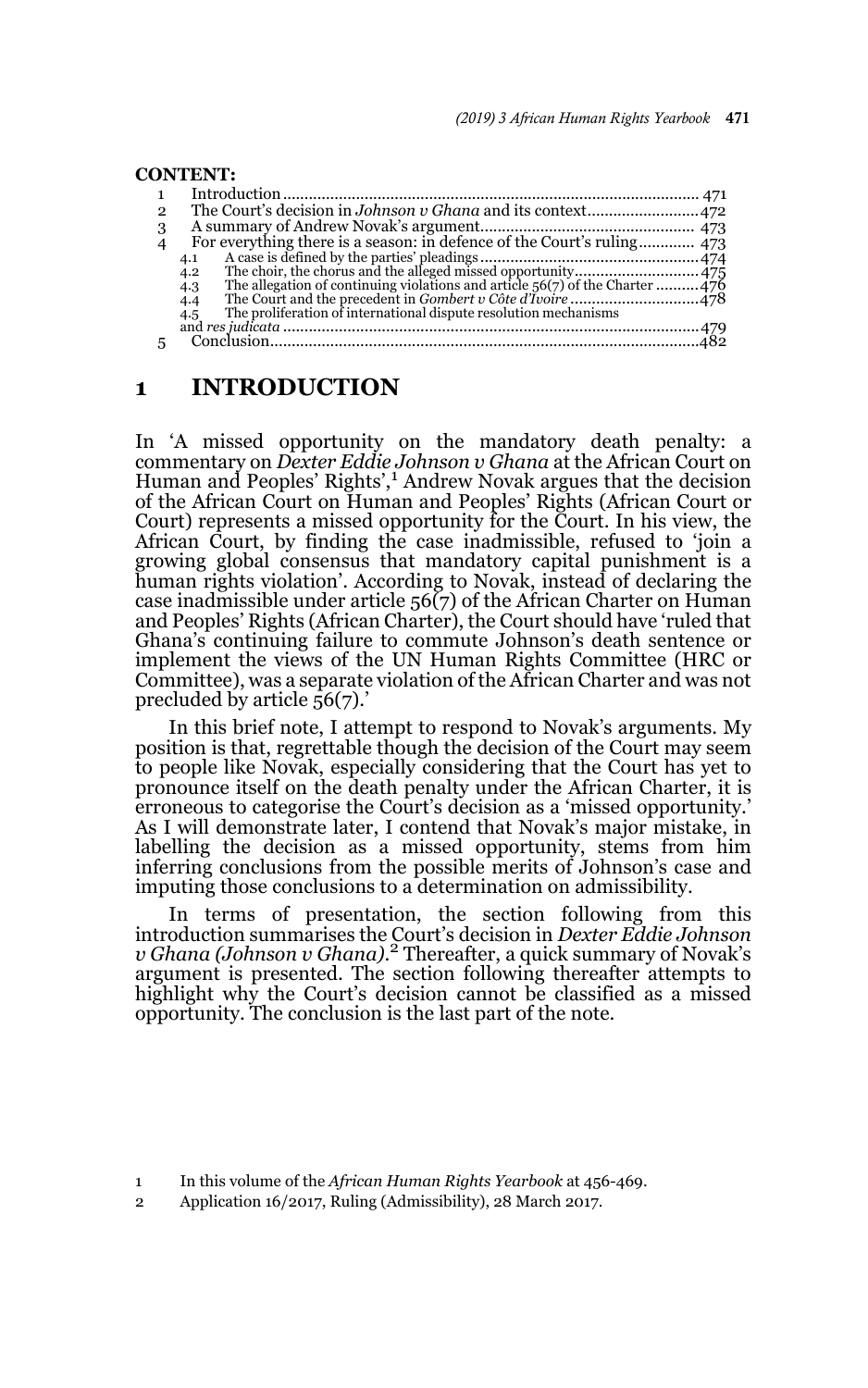# **2 THE COURT'S DECISION IN** *JOHNSON v GHANA* **AND ITS CONTEXT**

In 2008 Johnson was convicted of murder and sentenced to death. He appealed against both his conviction and sentence all the way to the Supreme Court of Ghana without success. In 2012 he filed a communication against Ghana before the Human Rights Committee. In its views, the Committee held that the automatic and mandatory imposition of the death penalty, which applies in Ghana, amounts to an arbitrary deprivation of the right to life contrary to article 6(1) of the International Covenant on Civil and Political Rights (ICCPR). Following from this finding, Ghana was ordered to provide Johnson with an effective remedy including the possible commutation of his sentence. The HRC also requested Ghana to file a report about the measures taken to implement its views within 180 days. Ghana, it turns out, never took any steps to implement the views of the HRC.

In 2017, Johnson filed an application before the Court. In this application, Johnson, centrally, asked the African Court to pronounce that the imposition of the mandatory death penalty for murder, which applies in Ghana, is contrary to articles 4, 5 and 7 of the Charter, articles  $6(1)$ , 7, 14(1) and 14(5) of the ICCPR and articles 3, 5 and 10 of the Universal Declaration of Human Rights (Universal Declaration). In considering Johnson's application, the Court confirmed that it had jurisdiction to hear the matter but that the application was inadmissible for failure to comply with the admissibility requirements under the Charter.

It must be recalled that admissibility of applications before the African Court follows the criteria set out in article 56 of the Charter. These requirements are also restated in Rule 40 of the Rules of Court (Rules). In *Johnson v Ghana,* the decision of the Court turned on the applicability of article 56(7). Article 56(7) stipulates that an application before the Court shall be considered if it does 'not deal with cases which have been settled by those states involved in accordance with the principles of the Charter of the United Nations, or the Charter of the Organisation of African Unity or the provisions of the [African Charter]'.

In applying the requirement in article 56(7), the Court relied heavily on its earlier decision in *Jean Claude Gombert v Côte d'Ivoire*<sup>3</sup> from whence it extracted the test for determining when a matter can be said to have been already 'settled'. According to the test applied by the Court, a matter is deemed to have been 'settled' if there is a convergence of three conditions and these are: first, the identity of the parties; second, the identity of their applications or their supplementary or alternative nature or whether the case flows from a request made in the initial case, and, third; the existence of a first decision on the merits.<sup>4</sup> The Court, in applying this test, found that Johnson's case, as filed

<sup>3</sup> Application 38/2016. Judgment of 22 March 2018.

<sup>4</sup> *Johnson v Ghana* (n 2) para 48.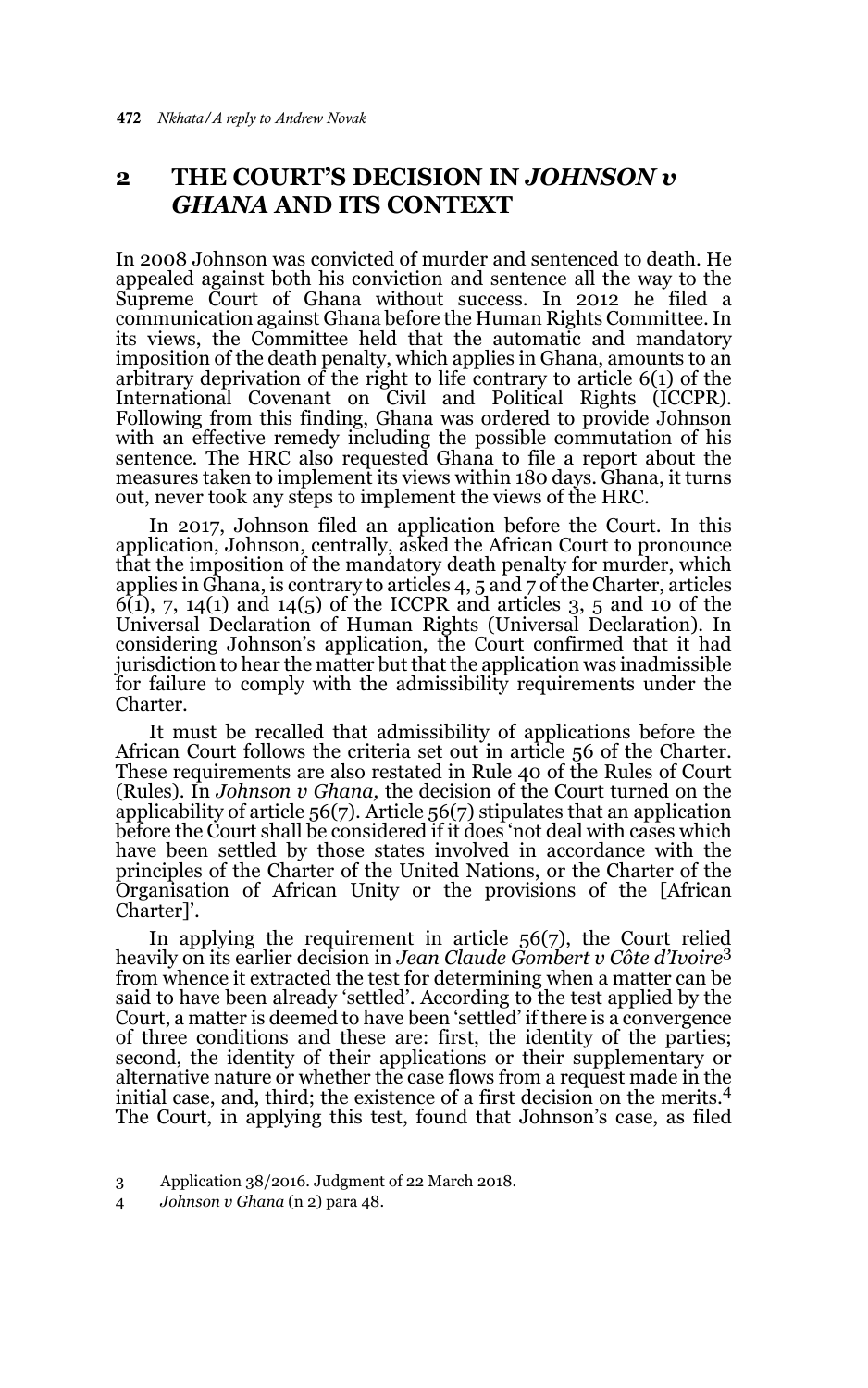before it, had already been settled by the HRC. In the Court's reasoning, first, the parties that were before the HRC were the same parties that were involved in the case. Second, it found that the applicant before it was raising the same issues that he had raised before the HRC. Third, the court held that there was already a decision on the merits of the applicant's application by a body that was 'legally mandated to consider the dispute at international level.'5 It bears pointing out that the Court did allude to Ghana's non-implementation of the views of the HRC. According to the Court, however, the fact that Ghana had opted not to implement the views of the HRC did not mean that the matter had not been 'settled' within the meaning of article 56(7).

# **3 A SUMMARY OF ANDREW NOVAK'S ARGUMENT**

I will be careful not to distort Novak's argument. However, my reading leads me to conclude that Novak's argument is as follows: The rule prohibiting the reconsideration of cases that have already been adjudicated on by other bodies is meritorious as it serves 'both administrative efficiency and consistent jurisprudential development, so that human rights mechanisms do not conflict.' The validity of this rule notwithstanding, *Johnson v Ghana*, as filed before the Court, could have been distinguished from the communication filed before the HRC without offending the principle in article 56(7) of the Charter. The key ground for distinguishing the case before the Court from the communication before the HRC, is that at the time *Johnson v Ghana* was filed before the African Court, Ghana had yet to implement the views of the HRC. This failure to implement the findings of the HRC should have been treated as a continuation of the violation of Johnson's rights and also as 'new and separate harm than that considered by the UN Human Rights Committee'. Further, the Court should not have over-relied on *Gombert v Côte d'Ivoire* since this was a 'final ruling of a court, whereas the UN Human Rights Committee's views are nonbinding recommendations from experts.' Furthermore, the Court's reliance on the *non bis in idem* principle was wrong since it applies primarily to criminal offences and that, therefore, 'a ruling from the UN Human Rights Committee, which is non-binding and not a judgment of a court of law, could have been distinguished from a ruling of an international or regional court on this basis.'

# **4 FOR EVERYTHING THERE IS A SEASON: IN DEFENCE OF THE COURT'S RULING**

In my view, stripped to its bones, the argument by Novak revolves around two key points. First, the failure by Ghana to implement the views of the HRC amounted to a continuation of the violation of

5 As above, para 51.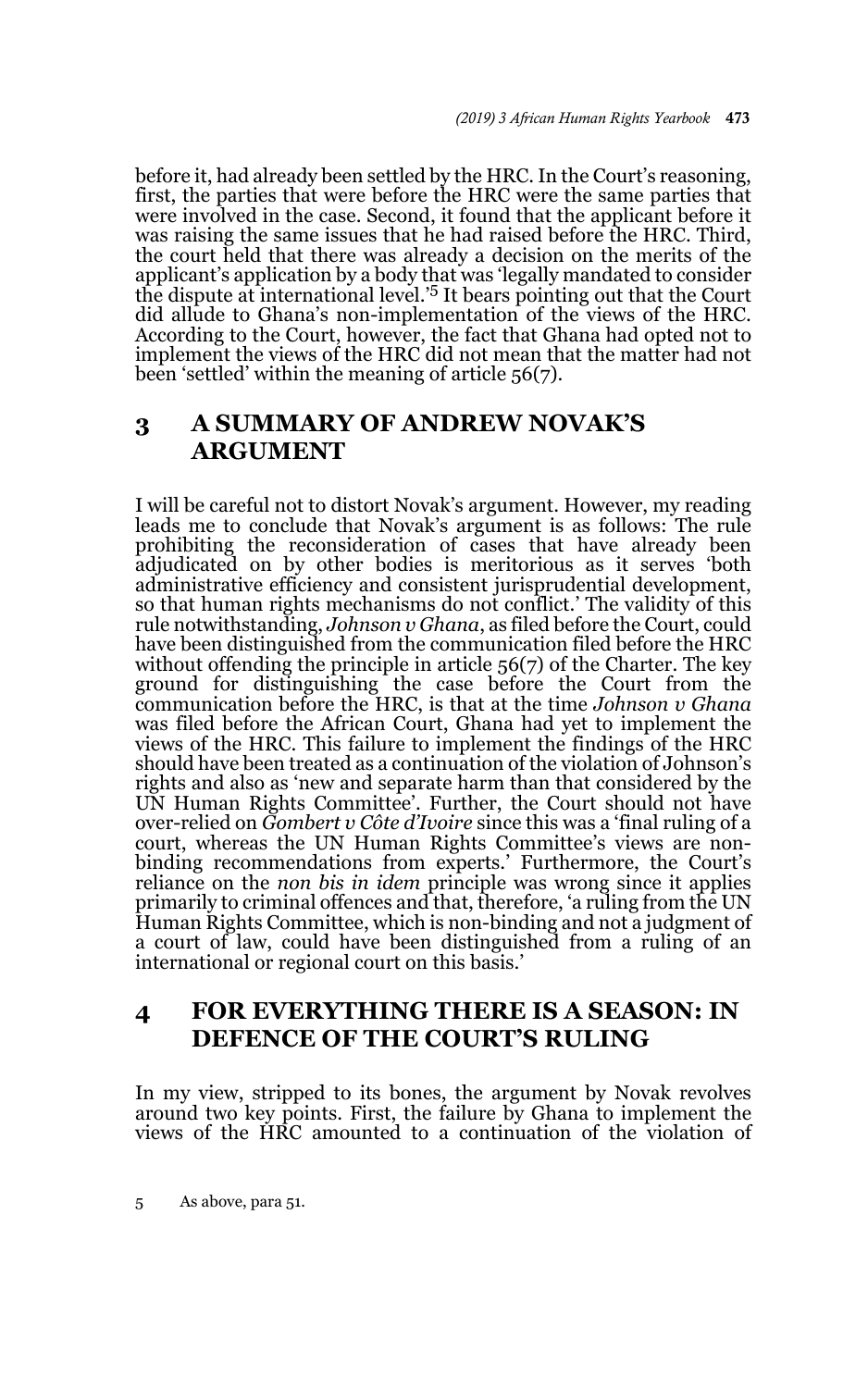Johnson's rights, which had begun with the imposition of the mandatory sentence, and also created a fresh violation of Johnson's rights. Second, because of the preceding, the Court should not have adopted a 'zealous' interpretation of article 56(7) with the result that notwithstanding the HRC's views on the same matter, the Court should have found the case admissible. As earlier alluded to, I view this argument as misapprehending the Court's ruling in *Johnson v Ghana* and draws conclusions that do not follow from the pleadings that Johnson filed with the Court. In the following paragraphs I attempt to explore why the Court's ruling is correct, in principle.

#### **4.1 A case is defined by the parties' pleadings**

I believe it is important, at the outset, to dispose of Novak's argument that the Court should have addressed the question whether a state's 'failure to comply with its international obligations over a long period of time could become a separate violation of the African Charter.' In Novak's view, Johnson's case before the African Court was different from the communication filed before the HRC since, over and above complaining about his mandatory sentence of death, he also raised issue with Ghana's failure to implement the views of the HRC.

In paragraph 24 of the Court's ruling, a summary of the prayers made by Johnson before the Court is reproduced. While I see no need to fully restate these prayers*,* it is notable that nowhere in the prayers did Johnson seek any relief specifically arising from the alleged continued violation of his rights due to Ghana's failure to implement the views of the HRC. This much is also clear from a review of a copy of the application filed by Johnson before the Court. Admittedly, the application does make reference to the fact that Ghana had failed to implement the findings of the HRC up to the time the case was being filed with the Court. In my view, however, Johnson did not specifically invite the Court to consider that Ghana's failure to implement the views of the HRC was a separate and distinct violation of his rights and that, importantly, this created an exception to the application of the requirement under article 56(7). While Johnson's application did raise the question of the continuing violation of his rights, so far as I can tell, this was raised for purposes of establishing the Court's temporal and territorial jurisdiction and not create an exception to the application of article  $56(7)$  of the Charter.

It is apparent to me that Johnson's legal representatives were fully aware of the possible effect of article  $56(7)$  on their client's case. They therefore argued that their client's case fell within the exceptions to the application of the rule in article 56(7). Two arguments were raised as justifying the exception: first, that Johnson's case did not deal with any issues that had already been dealt with in accordance with the Constitutive Act of the African Union (AU) or the Charter of the United Nations or any other AU legal instrument. It was argued that although Johnson had earlier filed a communication before the HRC, this had been resolved on the basis of the ICCPR and hence, ostensibly, his application was not caught by article 56(7). Second, Johnson argued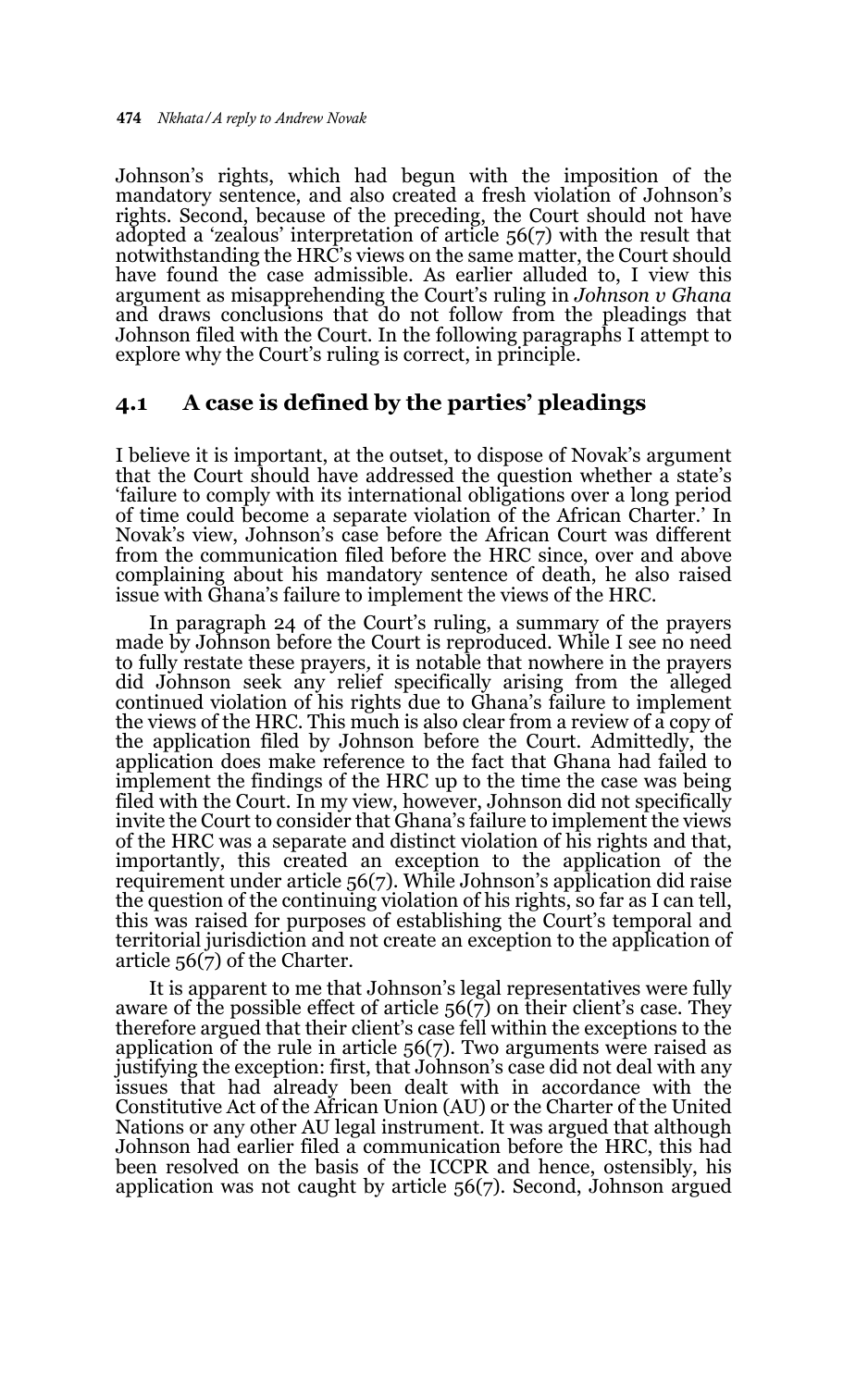that since Ghana had failed to implement the views of the HRC the issues that he was raising before the Court remained 'unsettled.'

Johnson's argument in respect of the supposed non-applicability of article 56(7) to his case was fully dealt with by the Court. I have not been able to discern any consistent argument against the Court's findings on this particular point by Novak. To recap, in response to the first argument, the Court held that although the HRC may indeed have used the ICCPR in adopting its views, the provisions under consideration and the principles that were applied were substantially similar to those available under the Charter. This, according to the Court, meant that the HRC had pronounced itself on substantially the same issues on which Johnson was inviting the Court to adjudicate.<sup>6</sup> Further, in response to the second limb of Johnson's argument for an exception under article 56(7), the Court held that for purposes of understanding 'settlement', it did not matter that the original decision had not been implemented. According to the Court, what is important is that there must be a decision on the merits by a body competent in international law to conduct the adjudication.<sup>7</sup>

Given the above context, it is important to recall that courts determine cases on the basis of the issues that the parties have raised before them. It is, therefore, important that parties, in framing their cases, must clearly plead the issues over which they wish the Court to pronounce itself. With regard to *Johnson v Ghana*, my own assessment is that in the absence of the applicant specifically raising the alleged continuing violation as an exception to the requirements in article 56(7), it is not fair to castigate the Court for not considering it. Although the Court is a human rights court, it must still follow procedural safeguards lest it be accused of appropriating for itself powers that it has not been given by its founding instruments.

### **4.2 The choir, the chorus and the alleged missed opportunity**

Following Novak's argument, I sense that the 'choir' refers to the courts around the world that have outlawed the mandatory death penalty and the 'chorus' is the message being conveyed by this choir, to wit, that the mandatory death penalty is inconsistent with human rights. According to Novak, therefore, the Court, in *Johnson v Ghana* missed an opportunity to join the choir and sing the same chorus. In my view, however, the Court did not have a proper invitation to join the choir and was not, therefore, in a position to sing the chorus.

I also believe it is here that Novak makes a fatal error in his argument. The Court could only join the 'choir' if it received a proper invitation. In practical terms, this means that the Court can only

<sup>6</sup> As above, para 52.

<sup>7</sup> As above, paras 51 and 54.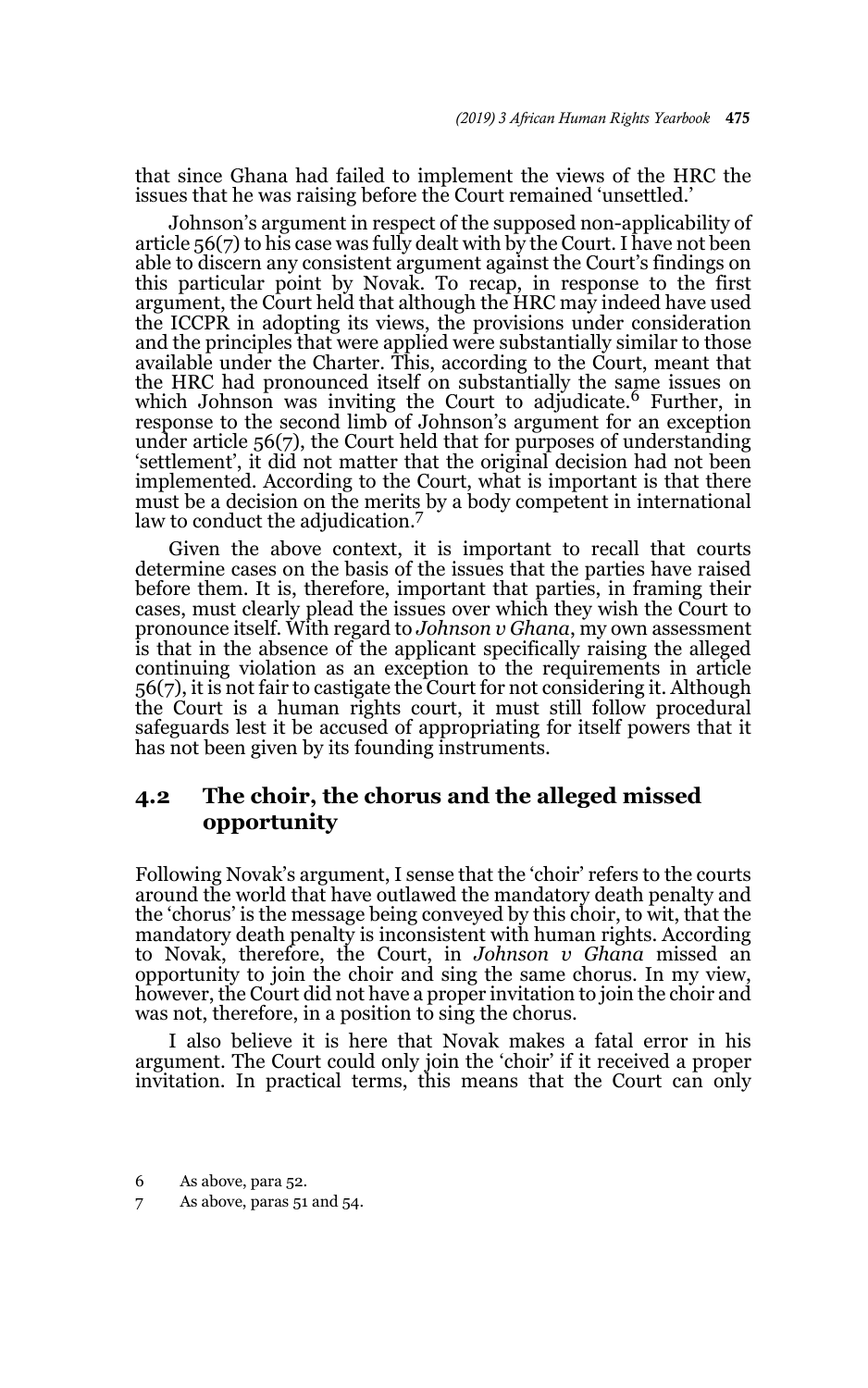pronounce itself on any issue once an application has fulfilled the requirements as to jurisdiction and admissibility.<sup>8</sup> Singing the 'chorus', in my view, amounts to the Court pronouncing itself on the merits and taking a position as to whether the mandatory death penalty is against the Charter or not. In respect of the *Johnson* case, it is clear that the application having being dismissed for inadmissibility the question as to whether an opportunity was missed or not should not arise. Novak's argument, surreptitiously, also assumes that should the Court have gone on to consider the merits, only one conclusion was tenable and that is to outlaw the mandatory death penalty. This assumption disregards the chasm across the globe in approaches in relation to the death penalty, generally, and the mandatory death penalty, specifically. While progress has indeed been registered in rolling back both the death penalty and the mandatory death penalty, it is also an incontestable fact that this progress has not been uniform and universal.

I also believe it is not insignificant to note that to date, the Court has yet to pronounce itself in relation to the death penalty or mandatory death penalty under the African Charter. For others, this lack of pronouncement on what is invariably a very contested issue may seem anomalous. The truth of the matter, however, is that the Court must wait for an appropriate case, one that fulfils the requirements as to jurisdiction and admissibility and poses the correct questions for the Court's determination. Only then ought the court to make a pronouncement. In fairness, therefore, the door is not closed yet but the visitor with the correct passcode has not knocked yet.

# **4.3 The allegation of continuing violations and article 56(7) of the Charter**

The notion of 'continuing violations' is indeed well known in the African human rights system. Generally, the notion of 'continuing violations' has been applied to confer jurisdiction on the Court, and also the Commission, to assume jurisdiction over a matter where jurisdiction would have been lacking especially because the violations at stake happened before the respondent state became a party to the treaty being applied.<sup>9</sup> Although the precise boundaries of the principle seem uncertain,<sup>10</sup> it applies where the on-going effects of the original violation(s) are still apparent even though the original violation may be dated. As earlier pointed out, in the context of *Johnson v Ghana*, Novak argues that the failure by Ghana to implement the views of the HRC entailed that there was a continuation of the violation of Johnson's rights and also 'a new and separate harm than that considered by the UN Human Rights Committee.' This, in his view, should have

<sup>8</sup> Rule 39, Rules of Court.

<sup>9</sup> Communication 335/2006, *Dabalorivhuwa Patriotic Front v Republic of South* http://www.worldcourts.com/achpr/eng/decisions/2013.04DPFvSouth Africa.pdf (accessed 9 October 2019).

<sup>10</sup> https://www.refworld.org/pdfid/577cd89d4.pdf (accessed 10 October 2019).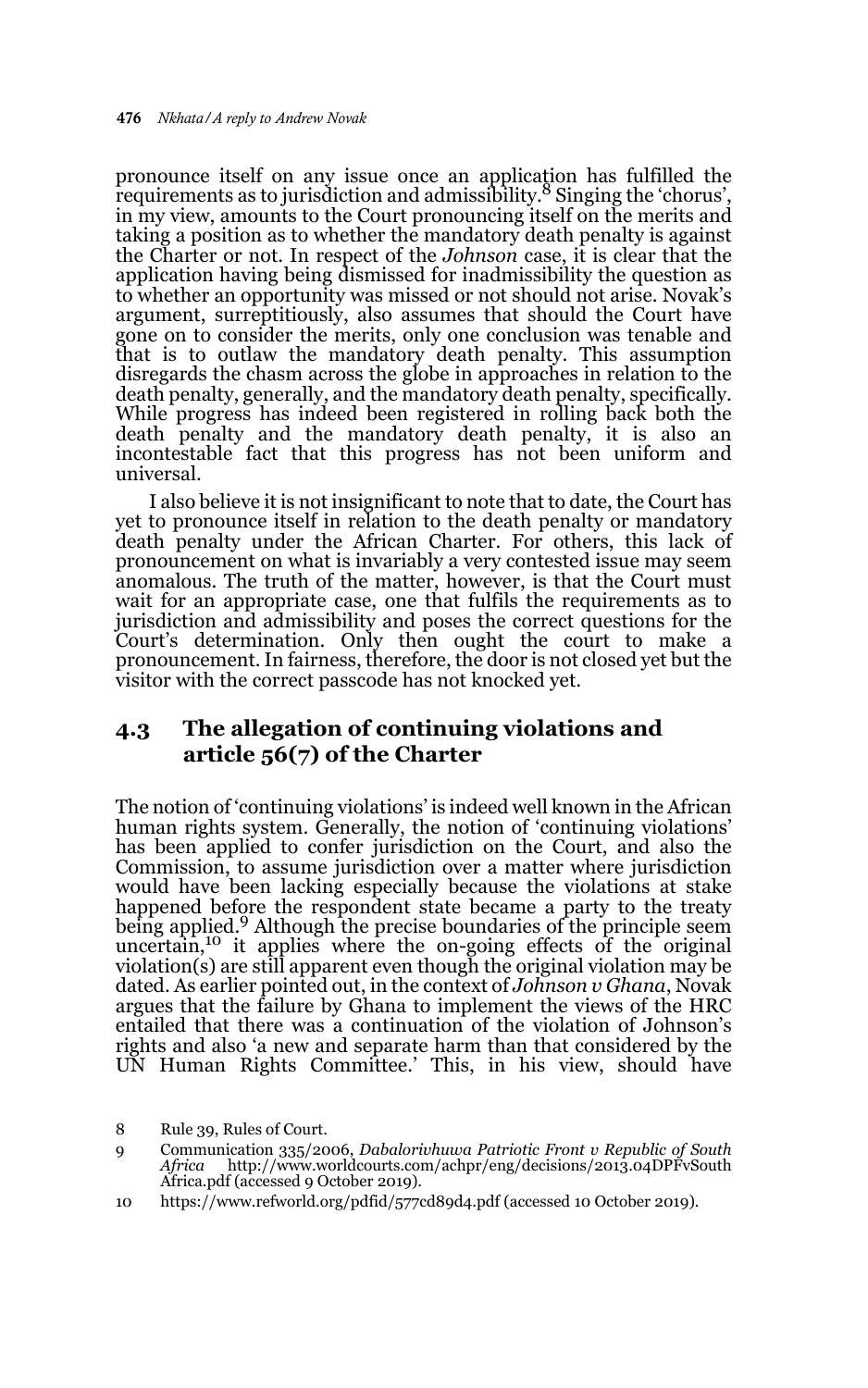persuaded the Court to distinguish from its earlier jurisprudence and declare the case admissible.

Earlier in this note I pointed out that on a strict reading of the application that was filed, Johnson did not ask the Court to specifically consider the non-implementation of the views of the HRC as a distinct violation of his rights. In my view, therefore, while the failure by Ghana to implement the views of the HRC may have created distinct violations of Johnson's rights and also continued the violation of his rights occasioned by the mandatory sentence of death, the fact of there being continuing and distinct violations did not carve out any exception to the requirement in article 56(7).

The other issue that falls to be determined, however, is the question of the appropriate remedial action, for Johnson, in light of Ghana's conduct. Was Johnson's remedy the commencement of exactly the same action before another forum? Despite Novak's classification of the views of the HRC as non-judicial and non-binding, a point that I address later in this note, I believe Johnson was not at liberty to start shopping for *fora* after the HRC rendered its views. If he was at liberty to forum shop, at what point exactly would a line be drawn limiting him from further inviting courts/tribunals from pronouncing on his grievances? In my view, enforcement of decisions of courts and tribunals is separate from the process of obtaining the orders themselves. This is even more poignant in international relations where the consent and cooperation of states is key to the enforcement of any decision. I doubt that the non-implementation of the views of the HRC by Ghana was down to the fact that the views of the HRC were viewed as non-binding and mere recommendations. In any event, under the ICCPR, and the First Optional Protocol, states have undertaken to take steps to ensure that the ICCPR is implemented including compliance with the decisions of the HRC.<sup>11</sup> Even with the views of the HRC, Johnson still had a basis on which he could have engaged with the Ghana for implementation of the views. In my view, it is arguable that even a favourable decision from the Court would not automatically have solved Johnson's problems. He would still have to engage with the Government of Ghana for implementation. Although the Court is built on a different legal platform from the HRC, the implementation of its decisions still requires the cooperation and willingness of states. Again, although the HRC is, technically, not a court, I do not think Johnson's remedy, in light of Ghana's conduct, lay in re-filing exactly the same dispute before another forum. If this is deemed the permissible option, there practically can be no possible limit to the number of *fora* that a litigant could go if his first relief is not implemented.

<sup>11</sup> Article 2 of the ICCPR – https://www.ohchr.org/en/professionalinterest/pages/ ccpr.aspx (accessed 11 October 2019) and Article 1 Option Protocol to the ICCP – https://www.ohchr.org/en/professionalinterest/pages/opccpr1.aspx (accessed 11 October 2019).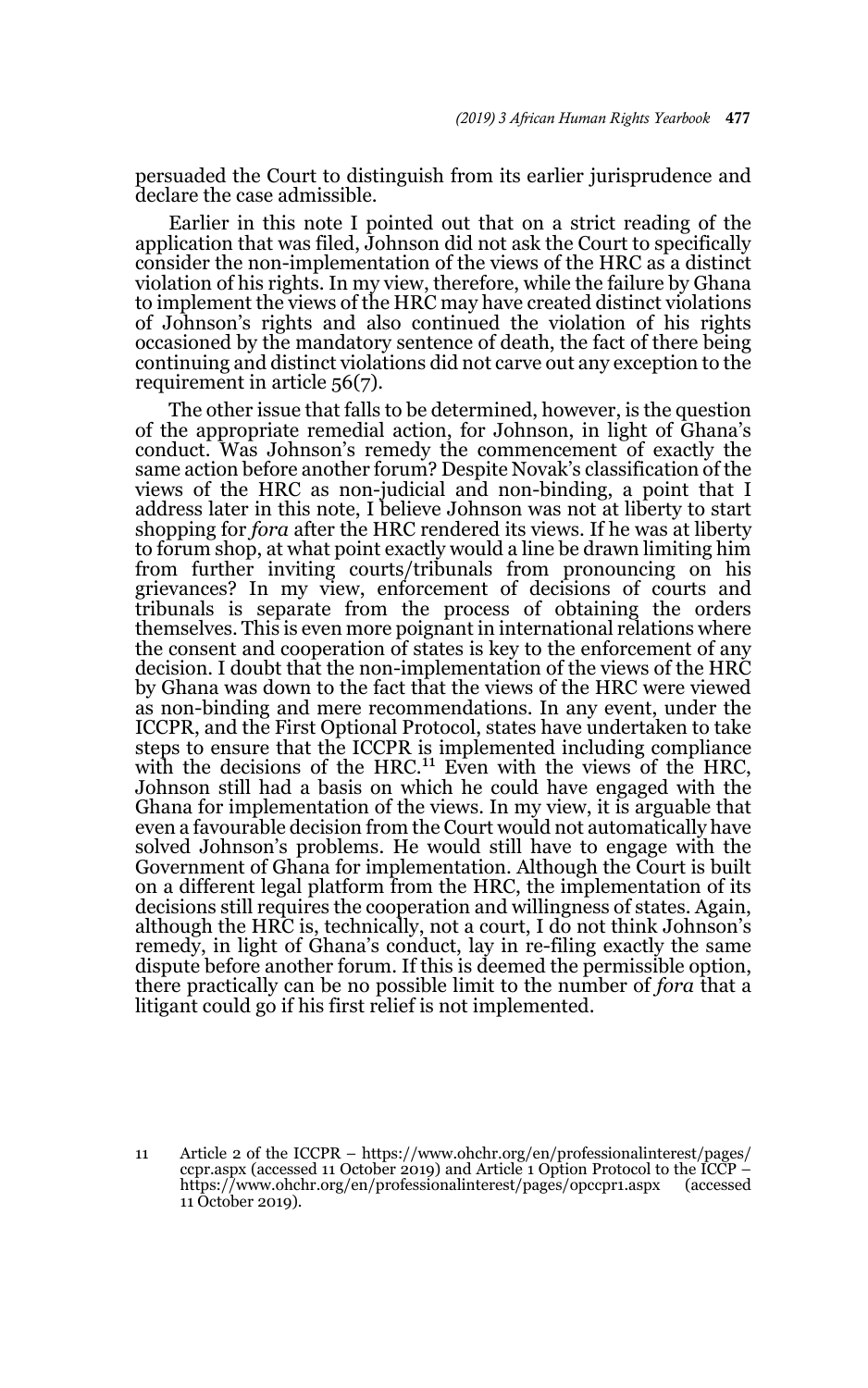## **4.4 The Court and the precedent in** *Gombert v Côte d'Ivoire*

Novak also takes issue with the Court's reliance on *Gombert v Côte d'Ivoire.* In his view, the Court could have distinguished *Johnson v Ghana* while at the same time maintaining the integrity of article 56(7). He points to two features that, supposedly, could have grounded the distinction. First, *Gombert v Côte d'Ivoire* was a final determination by the Court of Justice of the Economic Community of West African States (ECOWAS Court of Justice) whereas the views of the HRC are nonbinding recommendations. Second, in *Gombert v Côte d'Ivoire* the ECOWAS Court of Justice did not find Côte d'Ivoire to have violated the ECOWAS Treaty or the Charter. I will try to respond to these two points sequentially.

With regard to the alleged non-binding character of the decisions of the HRC, I believe the correct starting point should be General Comment  $33$  (GC  $33$ ) of the HRC.<sup>12</sup> GC  $33$  is on the obligations of states parties under the First Optional Protocol to the ICCPR. In paragraph 11 of GC 33 it is stated thus:

While the function of the Human Rights Committee in considering individual communications is not, as such, that of a judicial body, the views issued by the Committee under the Optional Protocol exhibit some important characteristics of a judicial decision. They are arrived at in a judicial spirit, including the impartiality and independence of the Committee members, the considered interpretation of the language of the Covenant, and the determinative character of the decisions.

In paragraph 13 of the GC, the HRC further stated as follows:

The views of the Committee under the Optional Protocol represent an authoritative determination by the organ established under the Covenant itself charged with the interpretation of that instrument. These views derive their character, and the importance which attaches to them, from the integral role of the Committee under both the Covenant and the Optional Protocol.

GC 33 makes it clear that the HRC is not a judicial body strictly speaking but that its processes and decision-making follows processes akin to judicial decision-making. This, it is argued, makes the HRC very similar to a judicial body and also imbues its findings with the same authority that normally attaches to findings of judicial bodies including *res judicata*. One must be alive to the fact that there are, presently, multiple *loci* for the resolution of disputes internationally and that not all these are referred to as 'courts'. In spite of this, many such bodies are endowed with the authority to resolve disputes with finality. It is this ability to resolve disputes with finality that is key. Since the HRC does have the ability to resolve disputes with finality, there is thus a strong case to be made for the *res judicata* effect of its views. The Court was, therefore, correct to attribute a *res judicata* effect to the views of the HRC.

I note, however, that Novak is willing to concede the 'finality' of the decisions of the HRC to the extent that there is a reciprocity of

<sup>12</sup> https://tbinternet.ohchr.org/\_layouts/15/treatybodyexternal/Download.aspx? symbolno=CCPR%2fC%2fGC%2f33&Lang=en (accessed 9 October 2019).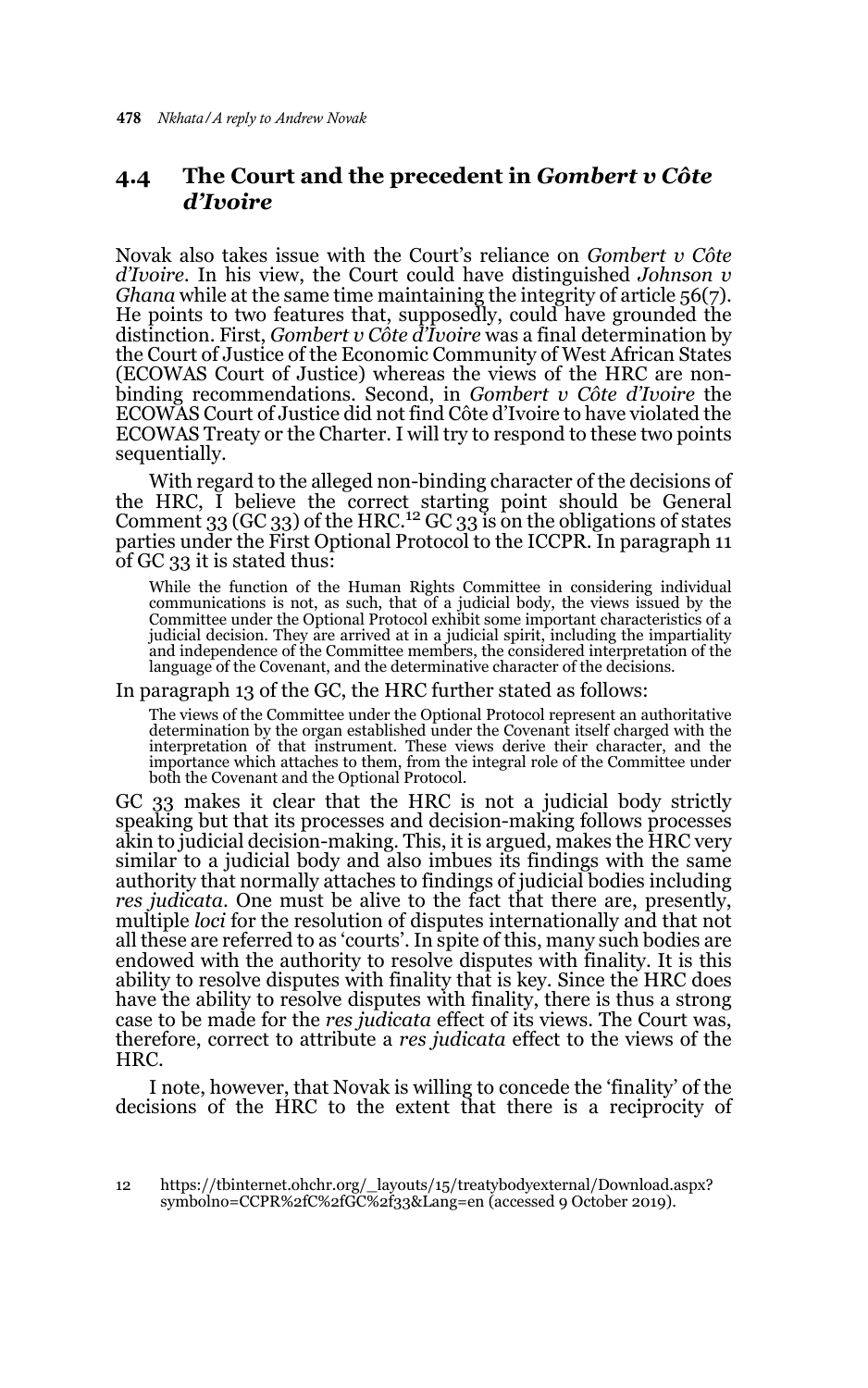application of the principle of *res judicata* as between the Court and the HRC. My point, however, is that over and above the reciprocity in the application of the principle of *res judicata*, it must be acknowledged that the views of the HRC do have binding effect. In practice, states have complied, with these views and used them to guide their conduct accordingly. It is rather disingenuous to argue that these views are not binding simply by picking one instance in which there was a failure to comply with the views. It cannot be that the views of the HRC, if complied with should be accepted as being binding and deemed nonbinding recommendations when they have not been complied with.

Additionally, does it matter that *Gombert v Côte d'Ivoire* followed from a finding of no violation by the ECOWAS Court of Justice? My understanding of the argument by Novak on this point is that this matters since, in Johnson's case, the finding of a violation and a failure by Ghana to implement the views of the HRC meant that Ghana had an obligation to take steps to implement the terms of the judgment. The contrast with *Gombert v Côte d'Ivoire* is that the final order of the ECOWAS Court of Justice did not require the respondent state to take steps to implement the order of the Court. In my view, especially for purposes of establishing *res judicata*, the finding of a violation or lack thereof is not determinative. What is key is the existence of a decision on the merits of the case by a competent body.

It is also important to note that the decision in *Johnson v Ghana* did not solely turn on the Court's application of *Gombert v Côte d'Ivoire*. In attempting to ascertain the precise parameters for the application of the requirement in article  $56(7)$ , the Court drew inspiration from decisions by the Commission.<sup>13</sup> The fact that 'settlement' of a dispute in international law comports with the three conditions highlighted by Court finds resonance in the Commission's jurisprudence on the same point. The Commission, it must be recalled, is the only entity whose mandate primarily revolves around the interpretation and application of the Charter. It is also notable, in my view, that Novak does not seem to take issue explicitly with the Court's position about the three conditions that must be fulfilled in order for settlement to be established.

### **4.5 The proliferation of international dispute resolution mechanisms and** *res judicata*

I prefer to address Novak's treatment of *res judicata* and *non bis in idem* within the broader context of the proliferation of international dispute resolution mechanisms. I start by conceding that there is nothing wrong with his restatement of the principles. As Novak correctly states, *non bis in idem* operates to prevent double jeopardy and also establish the *res judicata* effect of judicial decisions. I should add, and agree with Conway, that *ne bis in idem* is the criminal law

13 *Johnson* (n 2) para 48.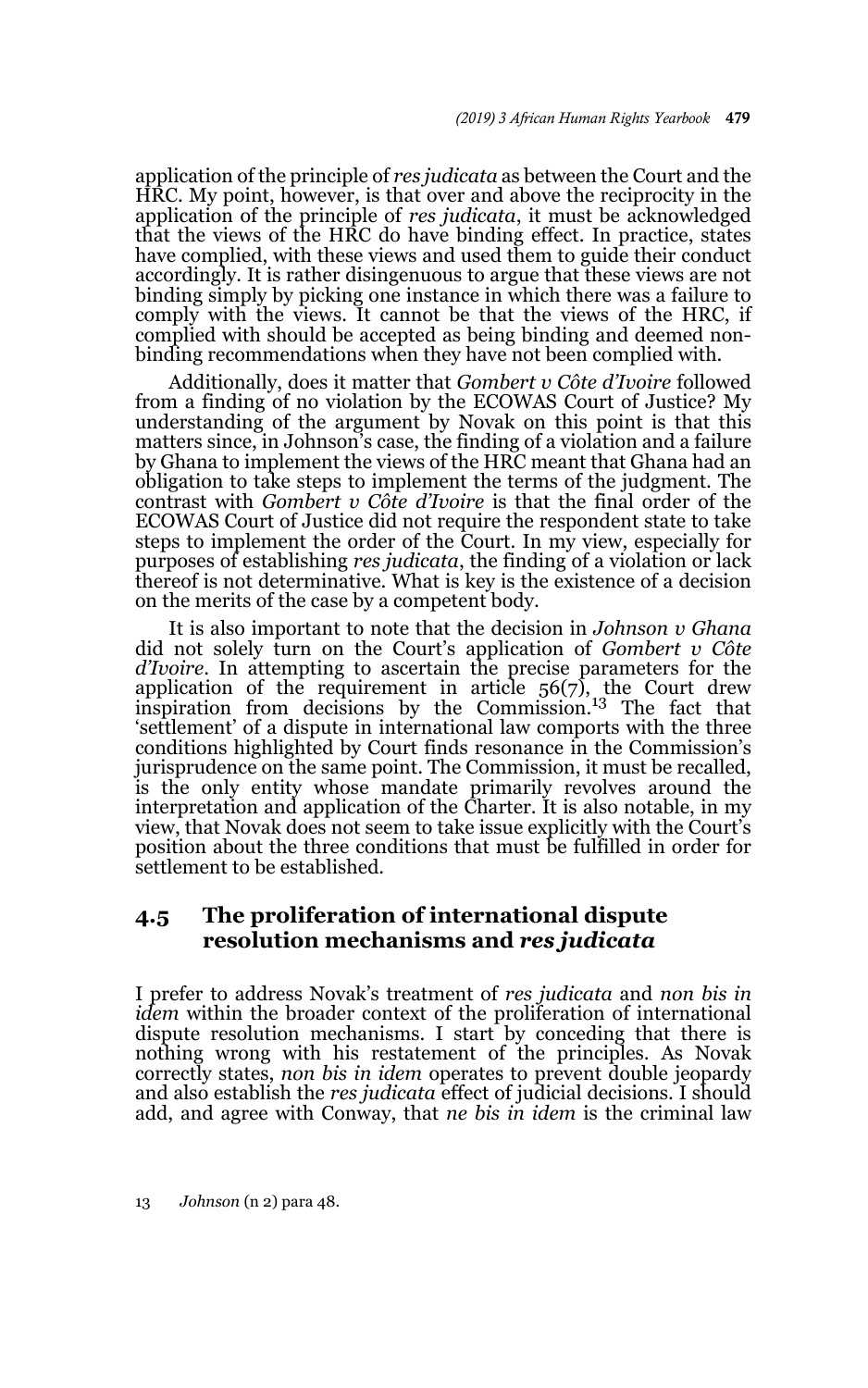manifestation of a broader principle aimed at protecting the finality of judgments encapsulated in the doctrine of *res judicata*. 14

It is important to note that any current survey of international law will reveal the proliferation of third party dispute resolution mechanisms. This proliferation evokes conflicting responses.15 On the one hand are those that view it as a positive development, while on the other hand, are those who perceive it as a harmful development. On the harmful side, the proliferation, it is argued, creates a risk of conflicting jurisprudence on the same norms. The presence of multiple institutions with overlapping jurisdiction, therefore, presents a danger to the unity of international law. On the positive side, it is argued, the proliferation has resulted in a quantitative increase in the number of dispute settlement mechanisms. This increase can be seen as a vote of confidence in the peaceful settlement of disputes envisaged under the Charter of the United Nations. The result is that, contrasted to the situation about sixty years ago, international dispute settlement mechanisms are no longer the preserve of states.

In relation to *res judicata* as a legal doctrine, it is clear that its importance and applicability is beyond contest.<sup>16</sup> Two reasons are often flagged as justifying *res judicata*. 17 First, as a matter of public policy, litigation must always have an end. Second, as a matter of private justice, no one should be proceeded against twice in respect of the same cause. Whether approached as a norm of customary international law or a general principle, *res judicata* speaks to the finality of judicial decisions. The crux of the principle stipulates that once a competent body has settled a dispute with finality, and appellate avenues have been exhausted, the parties are bound by the final decision and may not<br>re-litigate the same issues.<sup>18</sup>

I sense that Novak raises two objections to the Court's application of *non bis in idem* and *res judicata*. First, he contends that 'the *non bis in idem* principle as originally conceived only applies to criminal offences and not to disciplinary or administrative measures.' Following this reasoning, he further contends that the Court should have treated the findings of the HRC differently since these are 'non-binding and not a judgment of a court of law.' Second, he argues that legal systems

- 15 K Oellers-Frahm 'Multiplication of international courts and tribunals and conflicting jurisdiction – problems and possible solutions' https://www.mpil.de/ files/pdf1/mpunyb\_oellers\_frahm\_5.pdf (accessed 12 October 2019).
- 16 *Trail Smelter Arbitration [United States v Canada]* (1941) III RIAA 1950 and *Laguna del Desierto [Argentina v Chile]* 113 ILR 1 paragraph 68. While the applicability of *res judicata* is often beyond doubt, its application is not always free of controversy – N Ridi 'Precarious finality? reflections on *res judicata* and the question of the delimitation of the Continental Shelf case' (2018) 31 *Leiden Journal of International* Law 383 at 385.
- 17 W Dodge, *res judicata,* in *Oxford Public International Law, Max Planck Encyclopedia of Public International Law*, https://papers.ssrn.com/sol3/papers. cfm?abstract\_id=2778726 (accessed 20 August 2019).
- 18 Y Shany *The competing jurisdictions of international courts and tribunals* (2003) 245.

<sup>14</sup> G Conway '*Ne bis in idem* in international law' (2003) 3 *International Criminal Law Review* 217.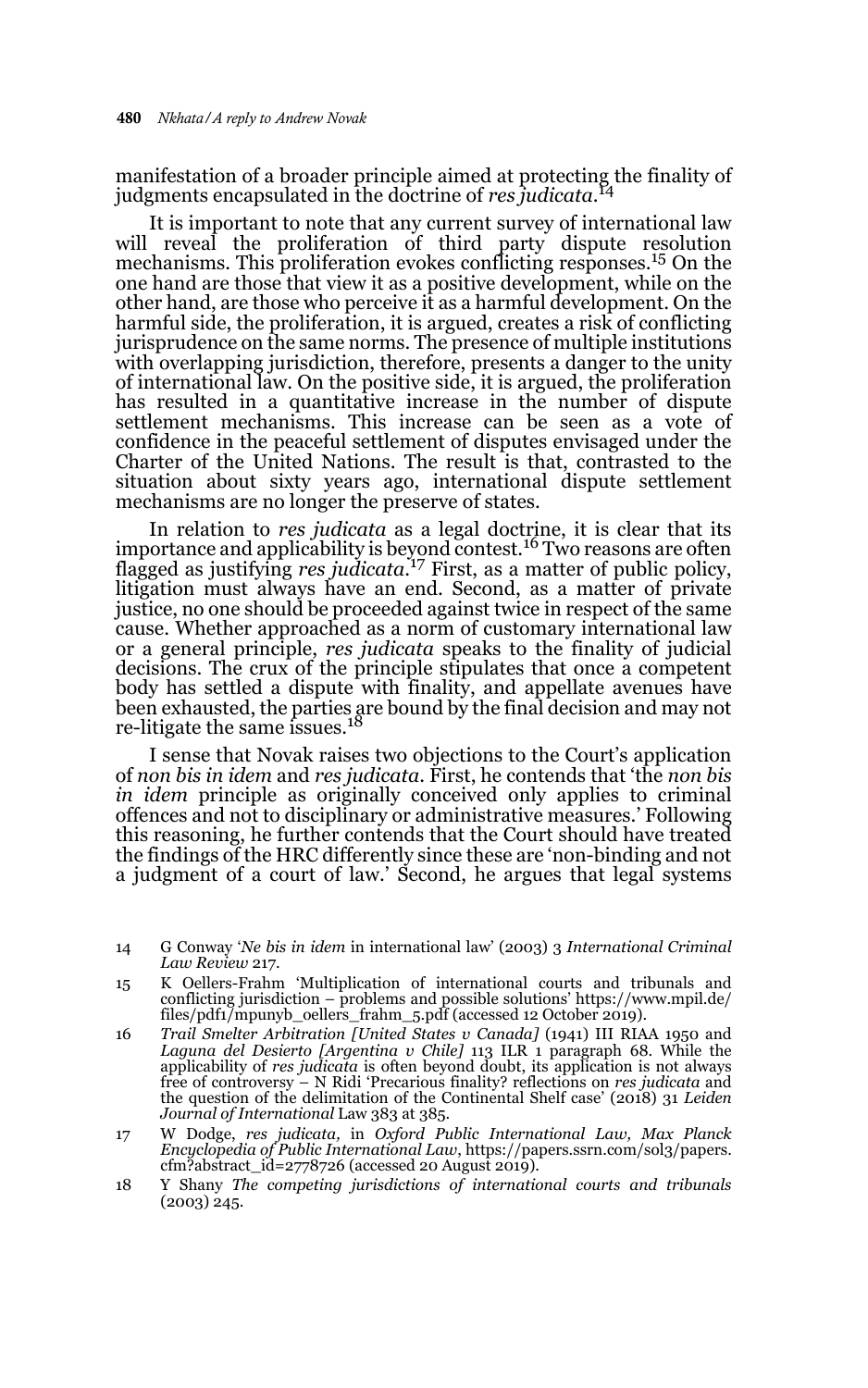across the world differ in the manner in which they apply *res judicata* especially whether they apply it to 'offences' or 'facts'. In his view, the Court should have adopted a broader understanding of *non bis in idem* and *res judicata* which would have led it to conclude that the actual violation alleged by Johnson was not simply the death sentence from 2008 but Ghana's subsequent failure to implement the views of the HRC.

First, it is not in doubt that article 57(7) embodies *non bis in idem* and *res judicata.* Although the origins of the *non bis in idem* principle may indeed lie in criminal law, it is not correct to say that its applicability, especially in so far as it establishes the *res judicata* effect of decisions, is limited to criminal law. While the hazards of relitigating the same issue(s) may be especially grave at the personal level, this should not be read to imply that the principle applies only to criminal proceedings. The rationale for *res judicata*, as briefly explored above, applies both in criminal and civil proceedings. Concededly, the criminal law justification for *non bis in idem* may not apply wholesale to civil matters but the rationale underlying the principle, which speaks to finality of decisions, is very much the same.<sup>19</sup> As a matter of fact, from an international perspective, key jurisprudential developments in respect of *res judicata* have emerged from arbitration proceedings which are, arguably, civil in nature.

Second, while indeed there are variations in the manner in which *non bis in idem* and *res judicata* are conceptualised and applied across different legal systems,20 the Court, in *Johnson v Ghana* was not confronted with a choice of adopting the conceptualisation of the principles from any one legal system. If anything, the Court was faced with establishing an interpretation of *res judicata* from an international law perspective which would then inform its construction of article 56(7). It is thus important to keep in mind that, given the nuanced variation to *non bis in idem* and *res judicata*, across legal systems, and also in international law, the Court's key role was to establish an interpretation of the requirement as contained in article 56(7).

In my view, therefore, given the facts of *Johnson v Ghana*, and the framing of article 56(7), the Court took a reasonable and well-grounded approach. I earlier conceded that decisions of the HRC are, indeed, technically not judgments but that nevertheless they do have *res judicata* effect. Among other reasons, this is especially because, presently, there are many *loci* for dispute resolution in international law. Since there is, generally, no direct and hierarchical relationship between these adjudicatory bodies, and also not to undermine the unity of international law, the adjudicatory bodies ought to be aware of developments from other tribunals/courts. This awareness should be particularly acute where such bodies are involved in the interpretation and enforcement of similar norms. In the context of the present discussion, it is fair for the Court to pay attention to what the HRC

20 As above, 221.

<sup>19</sup> See Conway (n 14) 222-223.